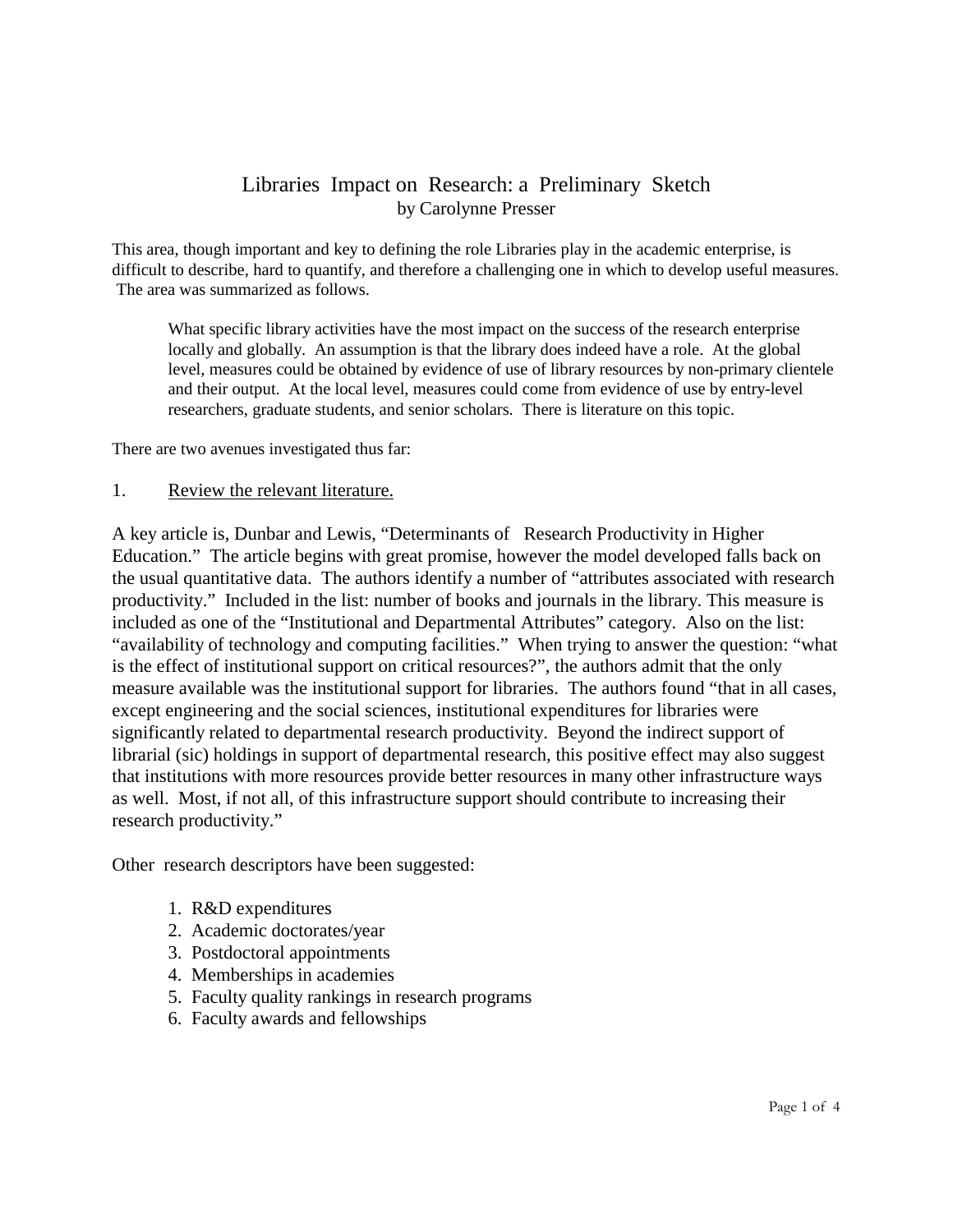Libraries might examine expenditures per doctorates or postdocs, or per faculty. An example of correlation between faculty output and library support could be papers accepted for publication that cite resources held by the library.

Chapter 6 of the *Follett Report: Libraries and the Research* includes various sections worth quoting:

- Distinguishing the role of libraries in supporting the information needs of researchers from their support for teaching is not straightforward. Most libraries have made little or no explicit distinction in operational terms between provision for teaching and research.
- For most of those working in the sciences and in technological subjects, the journal or periodical is a major research tool. It is the means whereby the results of research are most often published, and access to a range of specialist journals is a prerequisite for those who need to keep up to date with the work of colleagues in the same and kindred disciplines. Usually it is access to a wide range of recent journal articles, rather than to long runs of back issues, which is needed.
- ∙ The researcher usually also requires a facility to be able to browse through indices and abstracts of articles, and then obtain the full text of an article if detailed consideration is needed. The capacity to undertake literature searches, access to effective inter-library loan systems, and access to large bibliographic databases are also usually regarded as vital.
	- In the humanities and the social sciences the needs of most researchers tend to be different. Access to journals is also required, but the need for a long run of a particular title is often more important than in the sciences, because articles tend to retain their relevance for a much longer period. Moreover, periodical literature does not have the dominant significance which it holds for the scientific researcher. Books, in particular specialised monographs, complement the journal as the medium through which research is usually published. In addition, the library is often the principal repository for the primary sources on which a researcher may work. This material is of many kinds, but includes manuscript and printed items, often rare or unique and held in special collections, together with databases of primary material which are increasingly used by researchers in the economic and social sciences and in the humanities. Libraries often provide expertise and facilities to help with the analysis of such materials, ranging from palaeographical advice to computer facilities for database analysis.
		- ∙ For the humanities and social sciences in particular therefore, the effective research library must offer a range of professional support services.

Another useful item was Rosenblatt's "Developing Performance Measures for Library Collections and Services." Here she reviews studies of "information-seeking behavior" that "describe a recursive process of discovery in which scholars initiate research through a process of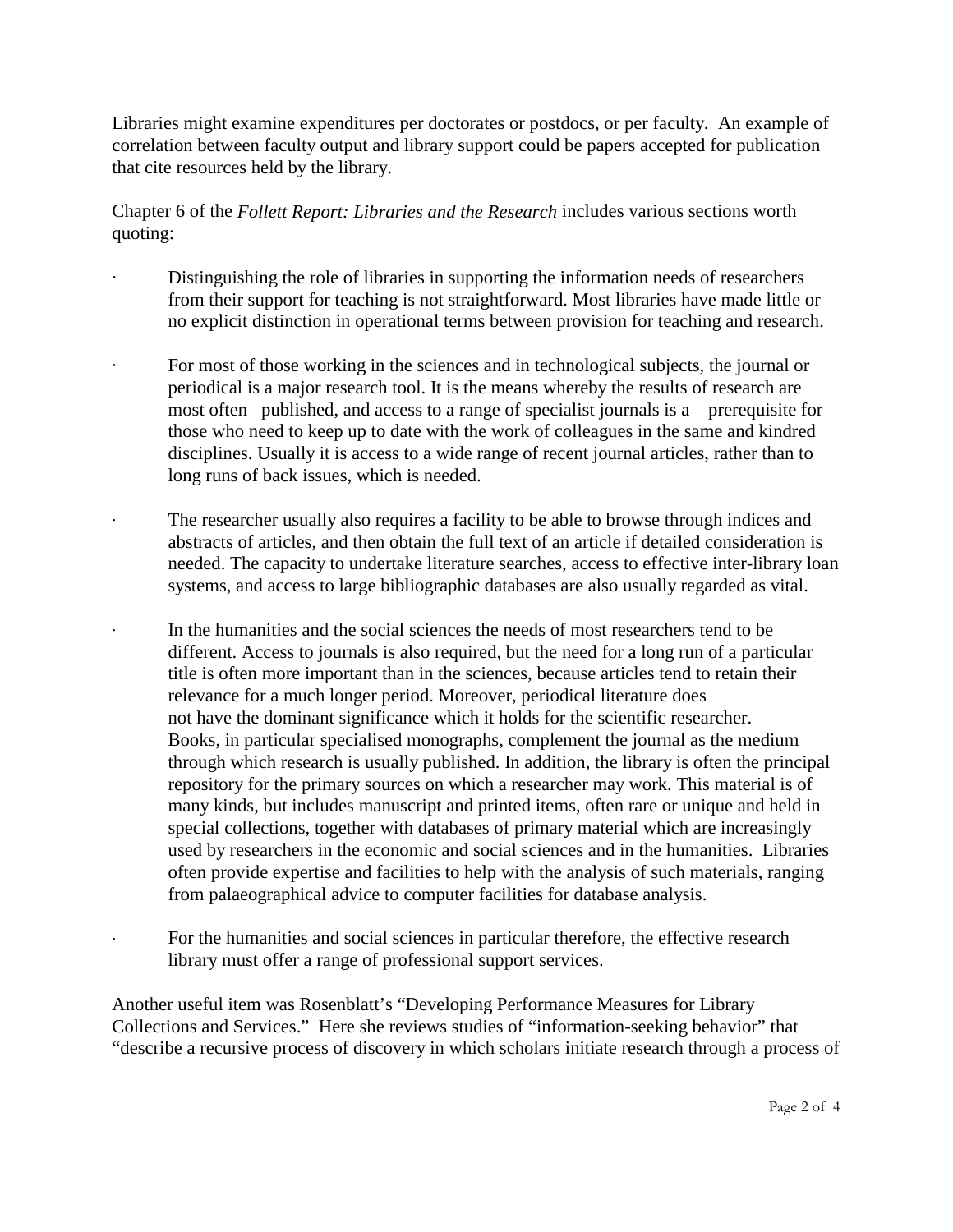skimming and scanning sources of information, discussing the question with colleagues and browsing in the library." As the research process proceeds, information is ever more systematically extracted, synthesized, and questioned. In short, the scholar works from source to source, not in linear sequence, but in an ever-widening ring of reference, citations, and discoveries; the research library has traditionally provided the environment in which much of this discovery process can take place." Anecdotal evidence from individual scholars corroborates the research evidence.

This latter point leads to a second area of investigation: conversations with researchers.

## 2. What the Researchers Think

At a recent meeting of the University of Manitoba's Research Committee of Senate, the ARL New Measures Initiatives was reviewed with a focus especially on the question of library support for research. A number of interesting points emerged that need verification on other campuses. Committee members all agreed that technology has improved access to material and use of the library has dropped. When pressed on this issue, they acknowledged that material available on the campus network was indeed provided by the libraries. They just thought it made things so much easier for them. Access to information on campus and from home, etc., coupled with advanced request functions and speedy document delivery made their research lives more efficient. The committee believes that we (librarians) need to gather anecdotal evidence from the researchers in various disciplines. They seemed to think that the questions would be easy to frame. As well, they believed we should look at correlating faculty research output with document delivery use. We had an interesting discussion on the use of "Journal Clubs" in laboratories and research groups, and that we should be talking to these folks as well.

## Next Steps: further discussion

Considering the above information, many questions need to be asked. These might include:

1. Can we consider initiating a series of focus groups with researchers on selected campuses to discover this so-called anecdotal evidence?

2. Is there value in correlating document delivery use with faculty research output? What output measures would we use?

3. Has access to electronic resources made a difference to researchers? If so, what measure of resources available would be useful?

4. One observation was forthcoming from a CARL/ARL colleague: We might want to ask the user community to identify themselves beyond our usual classifications (undergraduates, graduate students, faculty members, etc.). Perhaps the users ought to be classified by need rather